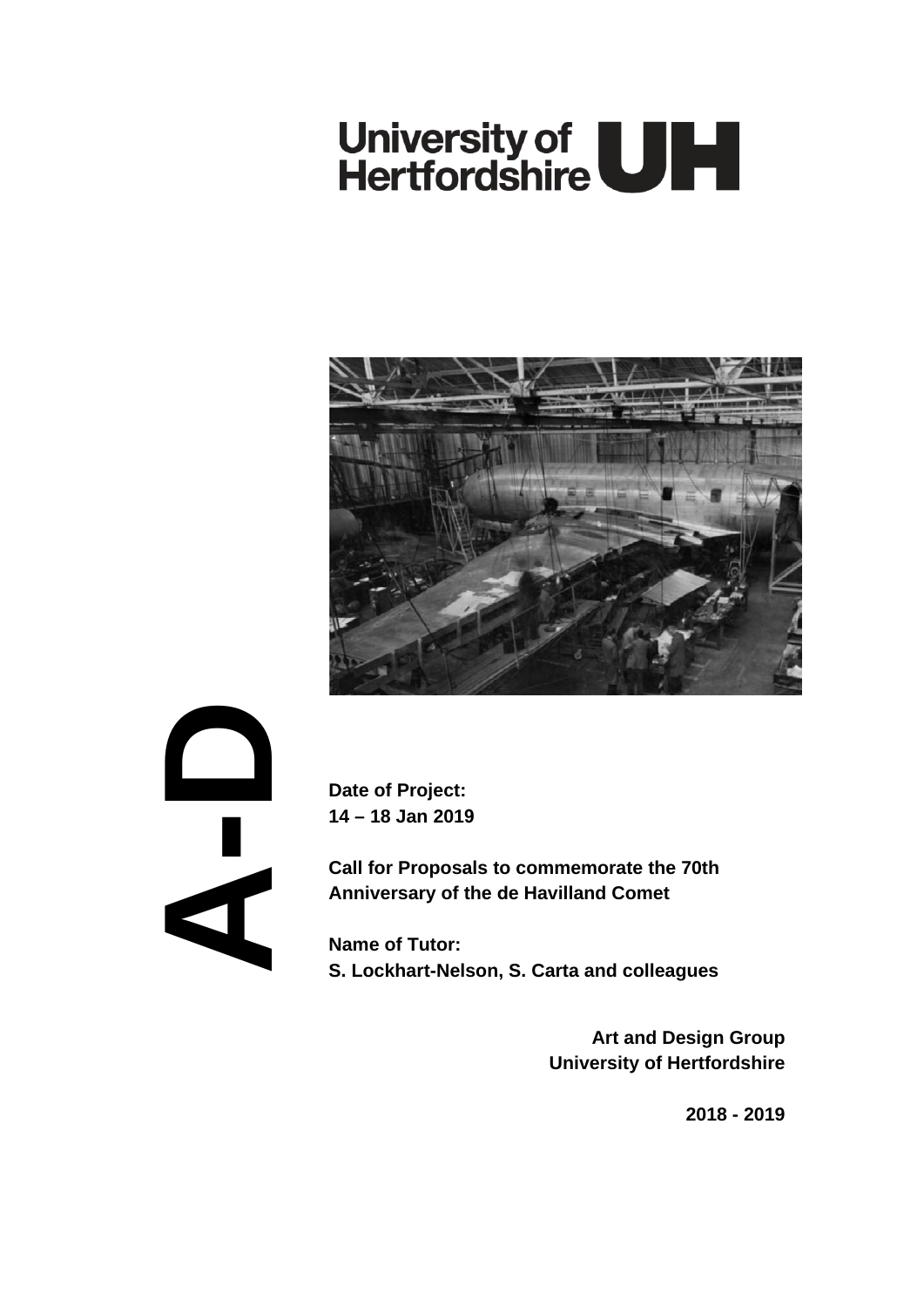# **Art and Design Group**

The 70th Anniversary of the De Havilland Comet



Image source: Googlemaps

Any individual or group of staff and/or student(s) may submit an idea in the format specified below. Proposals can be for a sculpture, or series of sculptural elements, a film or a community/participatory event or any other format that will have a lasting legacy and fully and eloquently commemorate and celebrate the crucial relationship of the Comet Jetliner to Hatfield.

We are seeking highly original and creative ideas that capture the imagination and articulate both the historical legacy of the Comet and connections to Hatfield now and into the future.

The main roundabouts of Hatfield have been identified as suitable sites for a sculpture or series of sculptures. Other sites for other formats will also be considered.

## **SPECIFICATIONS**

Submissions should be in principle buildable and take account of durability, maintenance and health and safety issues

[https://www.aircharter.co.uk/about-us/news-features/blog/a-look-back-at-the-de-havilland-comet](https://www.aircharter.co.uk/about-us/news-features/blog/a-look-back-at-the-de-havilland-comet-the-worlds-first-commercial-jet-airliner)[the-worlds-first-commercial-jet-airliner](https://www.aircharter.co.uk/about-us/news-features/blog/a-look-back-at-the-de-havilland-comet-the-worlds-first-commercial-jet-airliner)

Indicative Budget: £10,000

#### **SKILLS LEARNED**

Sculptures, model making, public art, parametric design, 3D modelling, presentation hand sketches.